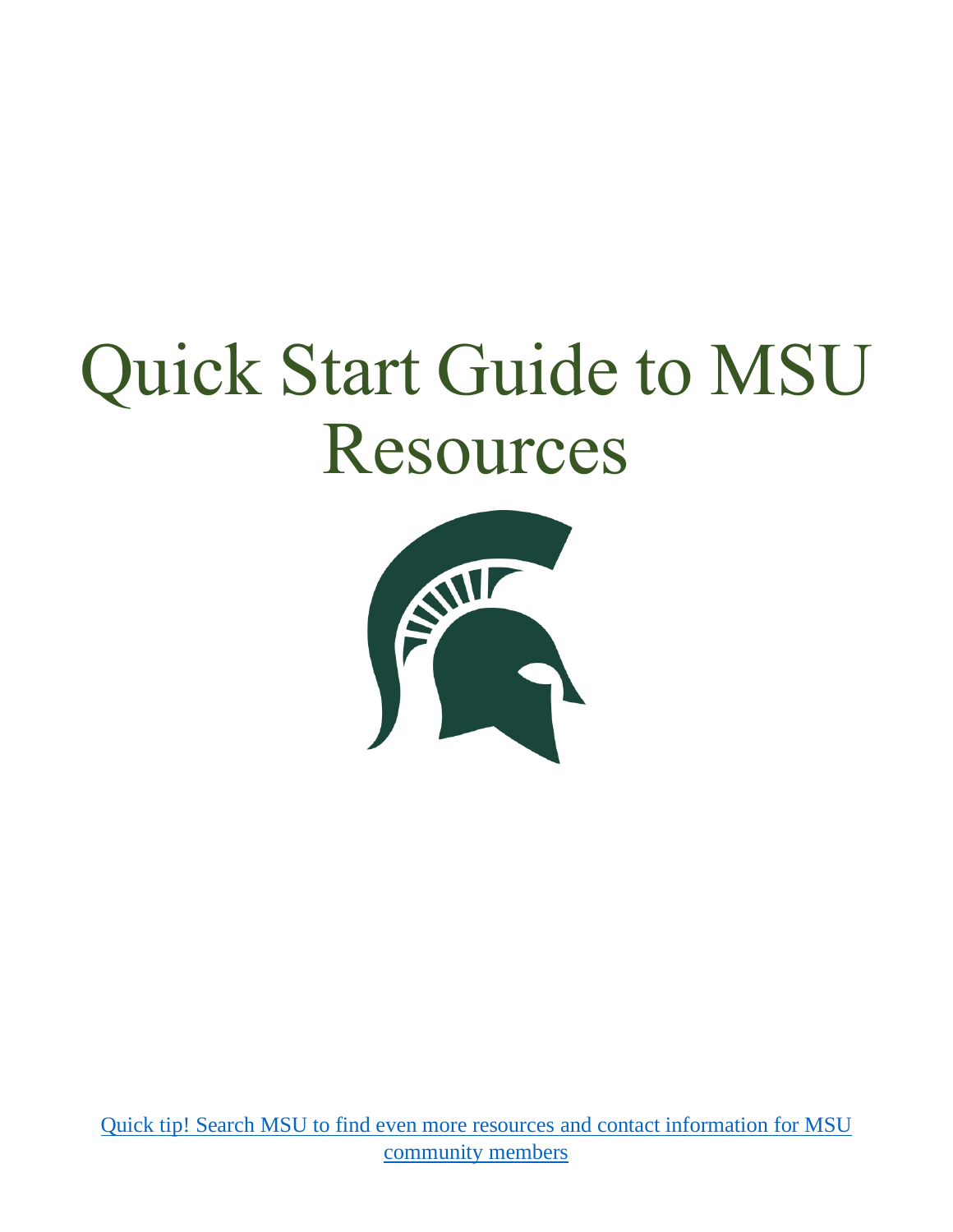## **Table of Contents**

| Don't have time for an appointment? No problem! The Career Services Network website has resources you can          |  |
|--------------------------------------------------------------------------------------------------------------------|--|
|                                                                                                                    |  |
|                                                                                                                    |  |
|                                                                                                                    |  |
|                                                                                                                    |  |
|                                                                                                                    |  |
|                                                                                                                    |  |
|                                                                                                                    |  |
|                                                                                                                    |  |
|                                                                                                                    |  |
| There is a LOT of information on CAPS' website! Do some exploring to find resources and services that are the best |  |
|                                                                                                                    |  |
|                                                                                                                    |  |
|                                                                                                                    |  |
|                                                                                                                    |  |
|                                                                                                                    |  |
|                                                                                                                    |  |
|                                                                                                                    |  |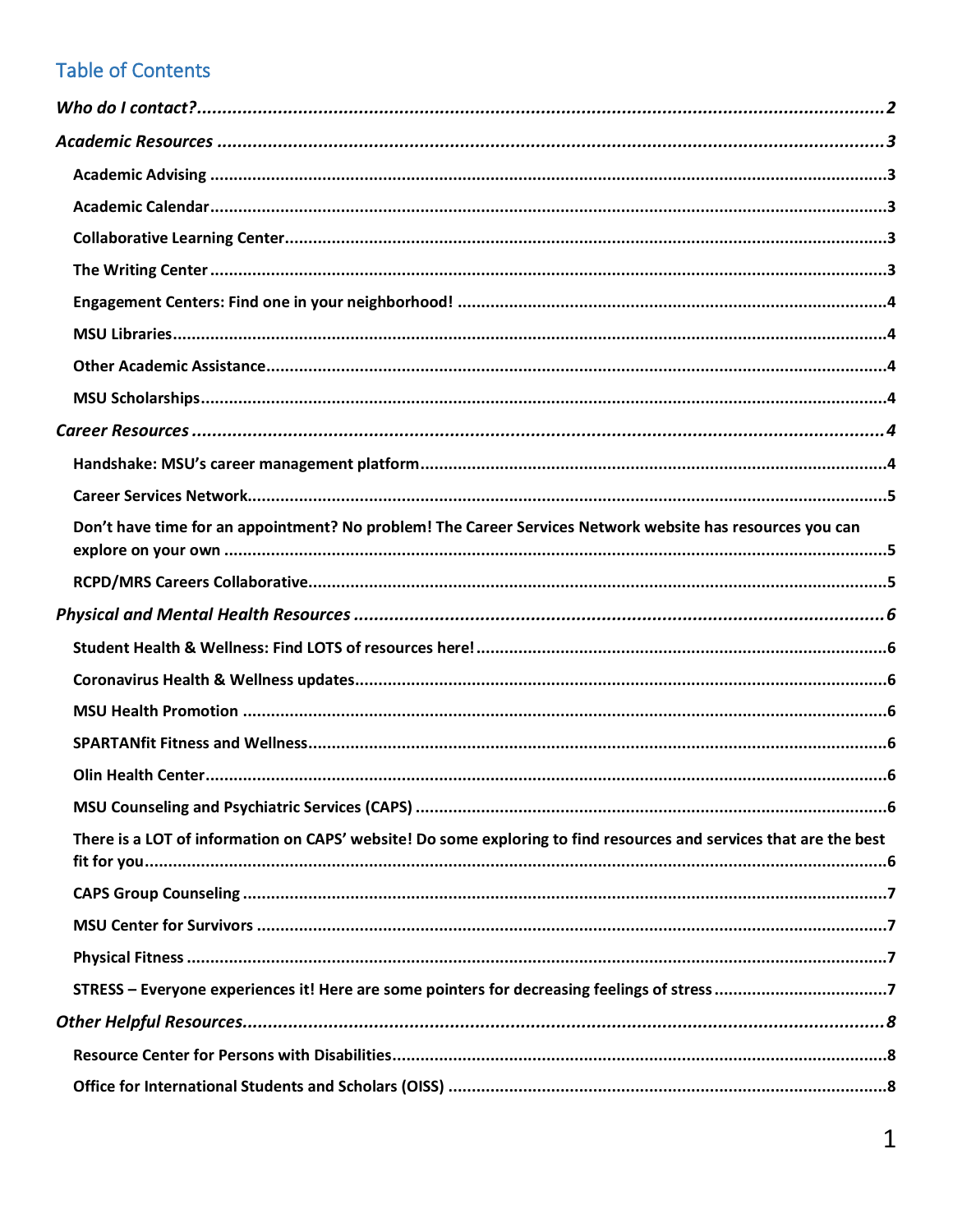# <span id="page-2-0"></span>Who do I contact?

With so many resources on campus, it can be difficult to know who to contact with questions. Here are some guidelines:

- **RCPD specialist**: getting and updating your VISA, how to implement accommodations, instructors' questions about implementing accommodations, getting connected with [assistive technology](https://www.rcpd.msu.edu/programs/assistive-technology) and [RCPD programming,](https://www.rcpd.msu.edu/programs/signature-programs) general academic questions and concerns (the [RCPD website](https://www.rcpd.msu.edu/) is also a great resource!), working on academic skills
- **Academic advisor/college**: understanding which classes to take, overrides, dropping/adding a class, switching sections, switching majors, withdrawing from the semester
- **Professor/instructor/TA**: understanding your grade in a course/on an assignment, accessing academic support for their class
	- o **Remember!** You are responsible for sharing your VISA with instructors!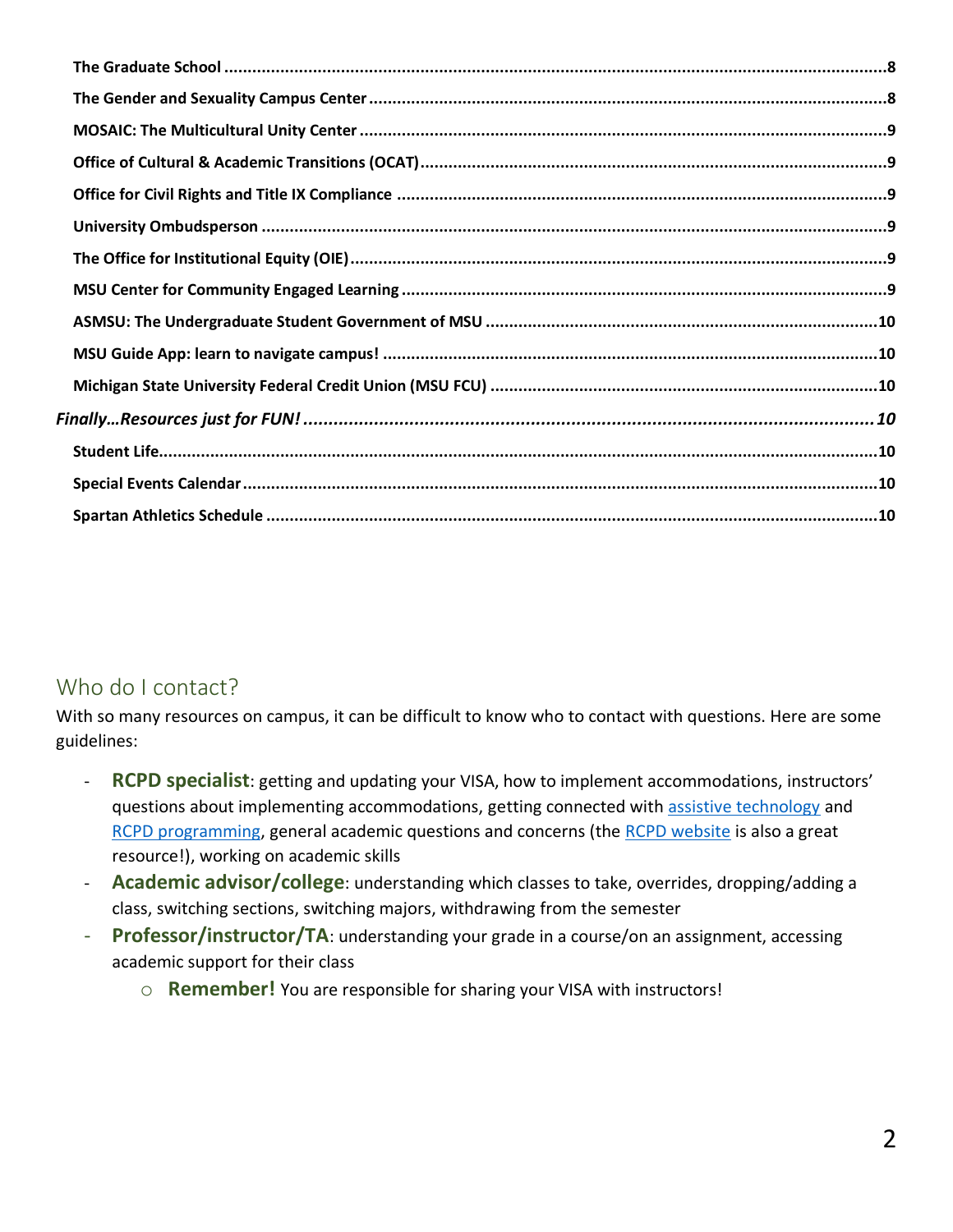

## <span id="page-3-1"></span><span id="page-3-0"></span>[Academic Advising](https://student.msu.edu/splash.html)

If you have any questions about classes/scheduling or majors, schedule an appointment with your academic advisor. They are here to help! Sign into the [Student Information System](https://student.msu.edu/splash.html) and follow these steps to get to the scheduling option: Student Homepage > Academic Progress > Advising/Tutoring Appointments

# <span id="page-3-2"></span>[Academic Calendar](https://reg.msu.edu/ROInfo/Calendar/academic.aspx)

Find important dates for dropping and adding courses, start/middle/end of classes, exams, billing statements, holidays, and more. *Be sure to change the "Academic Year" drop down menu at the top of the page to the correct year!*

- **Enrollment**: Remember that permanently registered RCPD students have access to early enrollment in courses. Enrollment typically opens in late March/early April. Visit your academic advisor in advance of the enrollment date to plan future courses. You will be notified of the date via email/confidential message! Notification dates and enrollment dates are posted in the [academic calendar.](https://reg.msu.edu/ROInfo/Calendar/academic.aspx) You must change the "academic year" drop down at the top of the page to the year you will be enrolling for.

# <span id="page-3-3"></span>[Collaborative Learning](https://nssc.msu.edu/clc/index.html) Center

- [Seminars and workshops](https://nssc.msu.edu/clc/academicsuccessskills/workshopschedule.html) are available to help with academic skills like reading, test taking, study skills, and time management. [Pre-recorded workshops and other videos](https://nssc.msu.edu/clc/academicsuccessskills/recording-previous-workshops.html) are also available.
- They also have [resources for academic success](https://nssc.msu.edu/clc/academicsuccessskills/resources.html) on their website and hose [study tables](https://nssc.msu.edu/clc/academicsuccessskills/Studytable.html) throughout the semester.
- Phone: (517) 355-2363, email: *clc@msu.edu*

# <span id="page-3-4"></span>[The Writing Center](http://www.writing.msu.edu/)

- Locations all over campus or you can meet with a consultant online! Hours and locations may vary depending on COVID.
- [Appointment scheduling](https://writing.msu.edu/services/consultations/)
- One-on-One Consulting: get advice about papers, resumes, cover letters, and more! Visit at any stage of writing - outlines to final drafts
- **[Writing groups](https://writing.msu.edu/services/writing-groups/writing-group-catalog/)**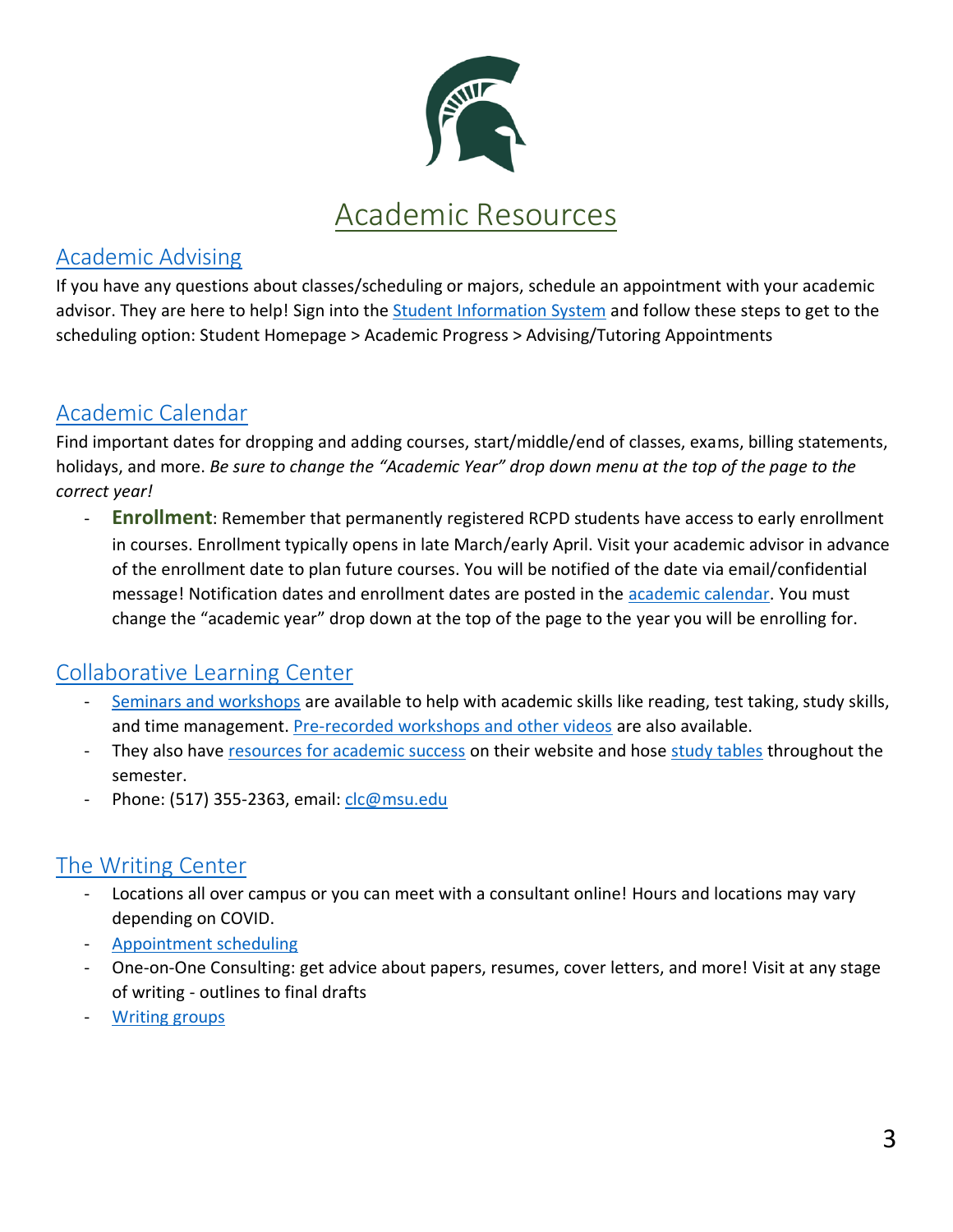## <span id="page-4-0"></span>[Engagement Centers: Find one in your neighborhood!](https://nssc.msu.edu/engagement/index.html)

- [Online engagement center](https://nssc.msu.edu/oec/index.html)
- Common available resources:
	- Academics (advising, Math Learning Centers, Writing Centers)
	- Career and Purpose (career goals, majors)
	- Intercultural Engagement
	- Health and Wellness (health, finances, stress)

#### <span id="page-4-1"></span>[MSU Libraries](https://lib.msu.edu/)

- [Electronic resources](https://libguides.lib.msu.edu/eresources?ref=ql) (use [ProQuest](https://search-proquest-com.proxy2.cl.msu.edu/index?accountid=12598) to search for articles for your research papers!)
- [Ask a Librarian](https://lib.msu.edu/contact/askalib/)
- [Services for students with disabilities](https://lib.msu.edu/general/access-services/)
- Library spaces

#### <span id="page-4-2"></span>Other Academic Assistance

- Tutoring is handled by each department on campus. Many departments provide help rooms and tutors-for-hire lists. Here are some common places:
	- [Math Learning Center](https://math.msu.edu/mlc/)
	- [Math private tutor list request](https://math.msu.edu/classes/private_tutoring.aspx)
	- [Chemistry help](https://www.chemistry.msu.edu/undergraduate-program/tutoring-information/)
	- [Social Science PAL Program](https://socialscience.msu.edu/undergraduate/current-students/student-success/pal-program.html)
	- [Statistics Help Rooms](https://stt.natsci.msu.edu/academics/statistics-learning-center/)
	- Your professors' office hours are also a GREAT resource for extra help in your courses! You can find this information in your syllabus.

#### <span id="page-4-3"></span>[MSU Scholarships](https://scholarships.msu.edu/)

Search for an apply to scholarships!



# Career Resources

#### <span id="page-4-5"></span><span id="page-4-4"></span>[Handshake:](https://careernetwork.msu.edu/resources/handshake/) MSU's career management platform

- Handshake offers on- and off-campus employment/internship opportunities, career fair/networking event schedules, workshops, career advising scheduling, and more!
- Get email alerts for job and internship openings
- Questions? Visit Career Service[s drop-in hours](https://careernetwork.msu.edu/channels/drop-in-services/) or [schedule an appointment](https://careernetwork.msu.edu/appointments/) with a career advisor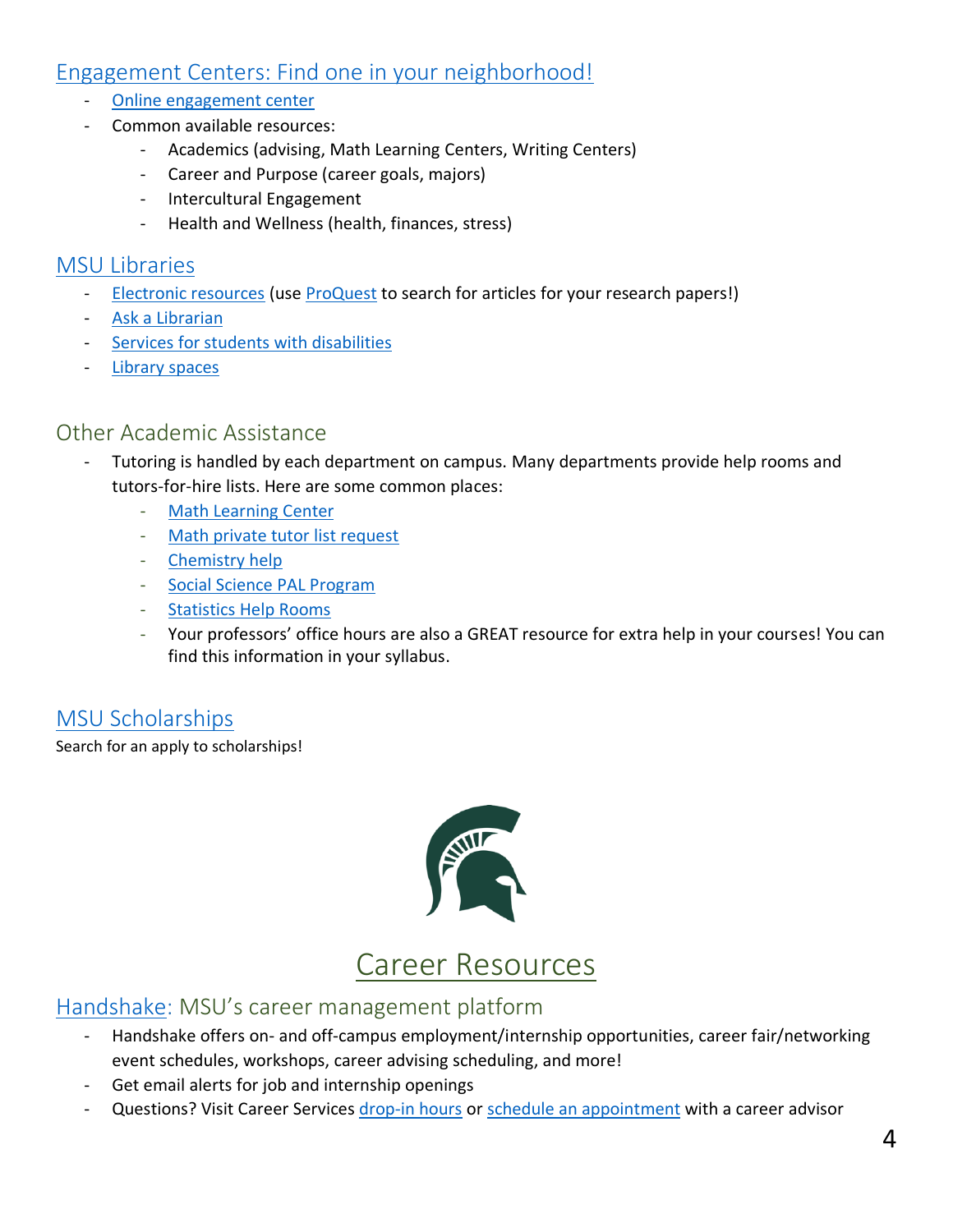# <span id="page-5-0"></span>[Career Services Network](https://careernetwork.msu.edu/)

- [Locations](https://careernetwork.msu.edu/appointments-and-location/)
- How they can help:
	- Connecting majors & careers
	- Skills & interest assessments
	- Exploring careers & industries
	- Finding jobs & internships
	- Graduate school planning
	- Interview Prep
	- Resume & cover letter review
- You can schedule an appointment through [Handshake](https://careernetwork.msu.edu/resources/handshake/) or [drop in!](https://careernetwork.msu.edu/channels/drop-in-services/)

# <span id="page-5-1"></span>Don't have time for an appointment? No problem! The Career Services Network

#### [website](https://careernetwork.msu.edu/) has resources you can explore on your own

- [Quick tips for resumes & cover letters along with sample documents](https://careernetwork.msu.edu/channels/write-a-resume-or-cover-letter/)
- [Preparing for interviews](https://careernetwork.msu.edu/channels/prepare-for-interviews/)
- [Gaining experience](https://careernetwork.msu.edu/channels/gain-experience/)
- [Advice for applying to graduate school](https://careernetwork.msu.edu/channels/explore-graduate-school/)
- Much, much more!

#### <span id="page-5-2"></span>RCPD/MRS [Careers Collaborative](https://www.rcpd.msu.edu/careerscollaborative)

- Disability-centered career services at RCPD!
- Work on all things career-related with a Michigan Rehabilitation Services Counselor:
	- Resumes, interview skills, communication
	- Accommodations in the workplace and assistive tech
	- Resources to support education
	- Finding internships and permanent employment
	- Network with employers and other professionals
	- Individualized support
- Ask your [RCPD specialist](https://www.rcpd.msu.edu/teamrcpd) how you can sign up

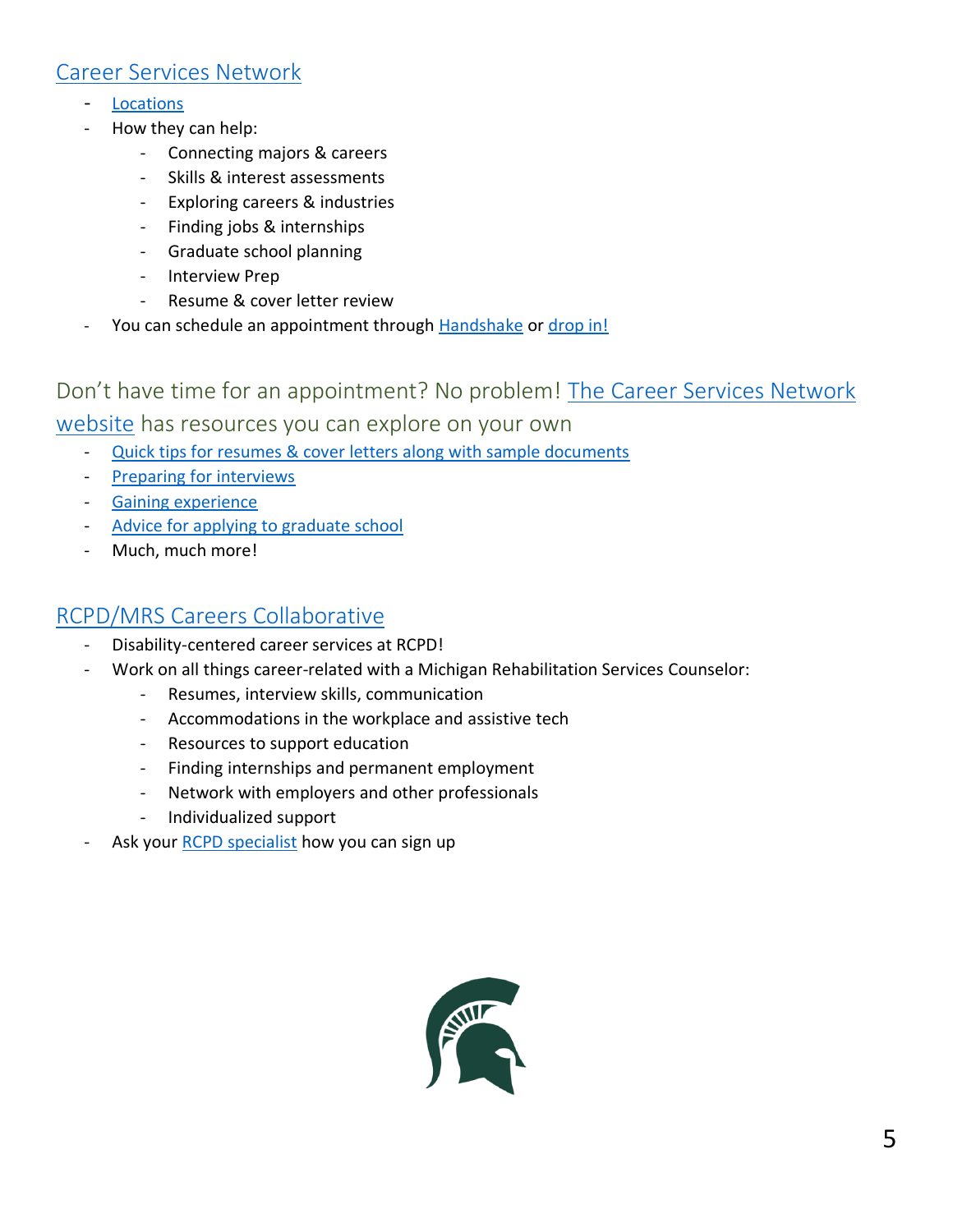# Physical and Mental Health Resources

# <span id="page-6-1"></span><span id="page-6-0"></span>[Student Health & Wellness:](https://studenthealth.msu.edu/index.html) Find LOTS of resources here!

# <span id="page-6-2"></span>[Coronavirus Health & Wellness updates](https://studenthealth.msu.edu/coronavirus.html)

## <span id="page-6-3"></span>[MSU Health Promotion](https://healthpromotion.msu.edu/index.html)

- [Alcohol and other drugs support](https://healthpromotion.msu.edu/alcohol-drugs/index.html) and [collegiate recovery community,](https://healthpromotion.msu.edu/recovery/index.html) [fitness and wellness,](https://healthpromotion.msu.edu/fitness/index.html) [nutrition,](https://healthpromotion.msu.edu/nutrition/index.html) [sexual wellness,](https://healthpromotion.msu.edu/sexual-wellness/index.html) and more!

#### <span id="page-6-4"></span>[SPARTANfit Fitness and Wellness](https://healthpromotion.msu.edu/fitness/index.html)

The goal of SPARTANfit is to enhance student success and the pursuit of lifelong well-being by creating opportunities that foster engagement and well-being for MSU students through diverse fitness and wellness services and resources.

Get connected with fitness and wellness resources, coaches, and peers! Begin exercising with your [neighbors,](https://liveon.msu.edu/campus-life/fitness) ask questions of certified personal trainers, get your own personalized exercise prescription, and [so much more!](https://healthpromotion.msu.edu/fitness/index.html)

#### <span id="page-6-5"></span>[Olin Health Center](http://www.olin.msu.edu/)

- [Contact:](https://olin.msu.edu/contact.html) 463 E. Circle Drive and in the neighborhoods, call for appointments: 517-353-4660 o [Neighborhood clinics:](https://olin.msu.edu/services/neighborhood-clinics.html) Hubbard, Brody, Holden, McDonel
- [General information & getting started](https://olin.msu.edu/general/index.html)
- [Appointments](https://olin.msu.edu/general/appointments.html)
- Feeling sick? [MSU students' first three medical office visits are](http://olin.msu.edu/generalinfo/costs.htm) free every academic year. There are some services you may still be charged for. Take advantage of this if you're not feeling well - taking care of yourself is important for academic success!

# <span id="page-6-6"></span>[MSU Counseling and Psychiatric Services \(CAPS\)](https://caps.msu.edu/)

<span id="page-6-7"></span>There is a LOT of information on CAPS' website! Do some exploring to find resources and services that are the best fit for you

- [Contact:](https://caps.msu.edu/contact.html) Olin Health Center, 3<sup>rd</sup> Floor (463 E. Circle Dr.), phone: (517) 355-8270
- [Get started](https://caps.msu.edu/general_info/index.html)
- [Services](https://caps.msu.edu/services/index.html) include individual, group, and couple's counseling, self-help resources, referrals, and more
	- [Counseling services](https://caps.msu.edu/services/counseling_options.html)
	- **[Crisis support services,](https://caps.msu.edu/emergency/index.html) during business hours and afterhours**
	- [Services for students studying remotely](https://caps.msu.edu/services/outside-lansing.html)
	- Curious but don't want to visit just yet? [CAPS has online resources and self-assessments](https://caps.msu.edu/services/self-assessments.html)
- Try [CAPS Connect](https://caps.msu.edu/services/CAPSConnect.html) to talk to find a confidential listening ear or expert advice, virtually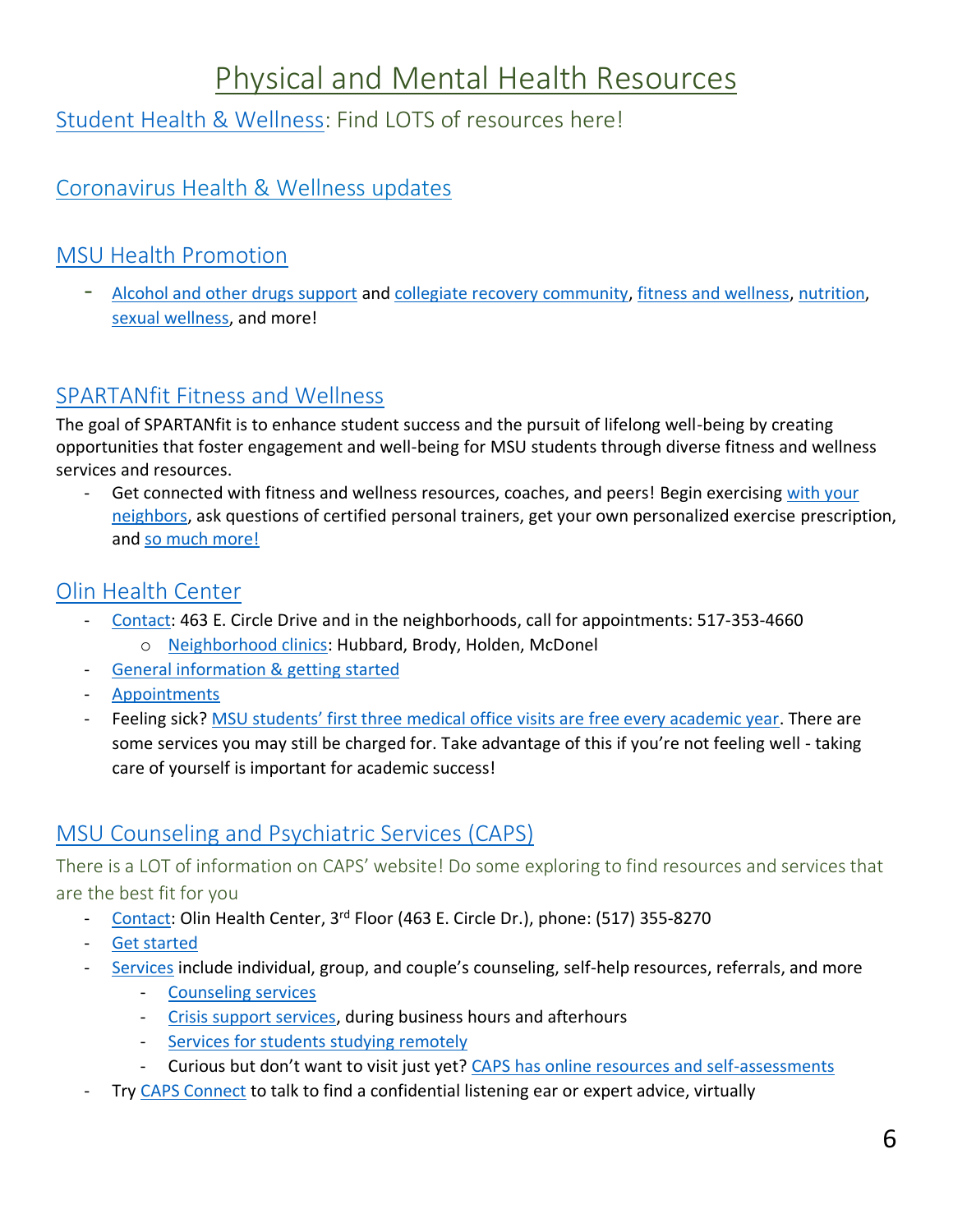- Need to transition your care to MSU?
	- [Transition of Care Guide](https://caps.msu.edu/_assets/2020CAPSTransitionOfCare.pdf)
	- [Transferring ADHD](https://caps.msu.edu/services/adhd.html) medication
	- General [psychiatry](https://caps.msu.edu/services/Psychiatry.html)

# <span id="page-7-0"></span>CAPS [Group](https://caps.msu.edu/services/groups/index.html) Counseling

Call (517) 355-8270 for more information and to register to attend a group session

# <span id="page-7-1"></span>[MSU Center for Survivors](https://centerforsurvivors.msu.edu/)

- "The Center for Survivors is honored to work with sexual assault survivors and all others who are impacted by sexual violence."
- [Programs:](https://centerforsurvivors.msu.edu/services/) individual and group therapy, crisis intervention, advocacy, workshops, and sexual assault crisis hotline (517-372-6666)
- [Call or email](https://centerforsurvivors.msu.edu/contact/) to schedule an appointment: 517-355-3551
- [Location:](https://centerforsurvivors.msu.edu/contact/) Student Services Building Room 207 (556 E. Circle Dr. East Lansing, MI)
- Sexual assault crisis hotline: available 7 days a week 365 days a year (517) 372-6666
	- o [Crisis chat](https://centerforsurvivors.msu.edu/programs/crisis-chat/index.html) for immediate support and access to resources
- **[Resources](https://centerforsurvivors.msu.edu/education-resources/index.html)**

# <span id="page-7-2"></span>[Physical Fitness](https://recsports.msu.edu/fitness/index.html)

Regular exercise can boost your energy, improve your mental health, and more! MSU has lots of options for finding the right exercise plan for you

- [Facilities](https://recsports.msu.edu/facilities/index.html)
- [Group Exercise Classes](https://recsports.msu.edu/fitness/groupex.html)

# <span id="page-7-3"></span>STRESS – Everyone experiences it! Here are some pointers for decreasing feelings of [stress](https://caps.msu.edu/services/what-to-do-now.html)

- o Pause and take deep breaths. If you need a break, take one!
- o Talk to someone. Every college student has experienced stress in one way or another, don't hesitate to ask a trusted friend, family member, or advisor for advice.
- $\circ$  Try to exercise regularly. Campus fitness centers, IM or club sports, or taking a relaxing walk are great ways to get moving and decrease stress.
- o Work on time management skills. Organizing due dates, special events, study time, and works shifts into a calendar can reduce stressful feelings associated with school and work (schedule with your RCPD specialist to work on these skills!).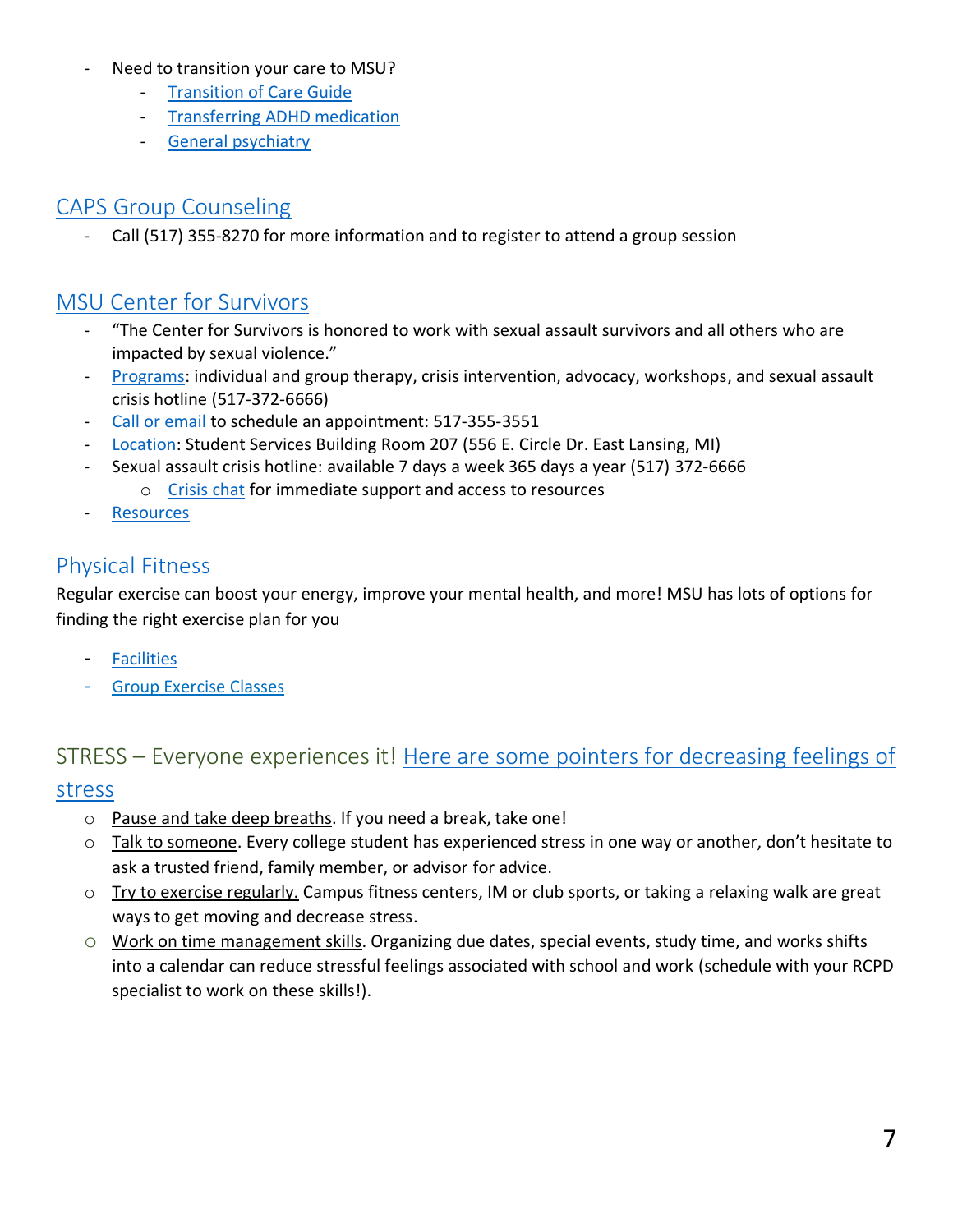

# **Other Helpful Resources**

# <span id="page-8-1"></span><span id="page-8-0"></span>[Resource Center for Persons with Disabilities](http://www.rcpd.msu.edu/)

Leads Michigan State University in maximizing ability and opportunity for full participation by persons with disabilities. RCPD assists MSU students and employees with disabilities through providing accommodations, programming, and resources.

- [Contact RCPD and your specialist](https://www.rcpd.msu.edu/about/teamrcpd)
- [Signature programming for RCPD students](https://www.rcpd.msu.edu/programs/signature-programs)

# <span id="page-8-2"></span>[Office for International Students and Scholars \(OISS\)](https://oiss.isp.msu.edu/)

OISS offers advising on and facilitates compliance with U.S. immigration regulations. OISS also provides orientations and other special programming that help international students and scholars integrate into and adjust to the academic, cultural and social life of MSU. They also serve as a liaison with U.S. government agencies and foreign embassies and sponsor educational foundations that support international students and scholars. OISS contributes to the internationalization of MSU by providing opportunities for growth through cross-cultural interactions.

[Advising/contact](https://oiss.isp.msu.edu/about/location/)

# <span id="page-8-3"></span>[The Graduate School](https://grad.msu.edu/)

Find information about graduate programs and resources available for graduate students.

- **[Mentoring](https://grad.msu.edu/optimizing-mentoring) and [Guidelines](https://grad.msu.edu/msu-guidelines-graduate-student-mentoring-advising)**
- [Academic resources](https://grad.msu.edu/academics)
- [Professional development](https://grad.msu.edu/professional-development)
- [Council of Graduate Students](https://cogs.msu.edu/)

# <span id="page-8-4"></span>[The Gender and Sexuality Campus Center](https://gscc.msu.edu/)

The Gender and Sexuality Campus Center is a student-centered campus resource that works to celebrate, affirm, and empower LGBTQIA2S+ members of the Michigan State University community. Through education, engagement, advocacy, and student support, we work to create an inclusive campus culture for people of all genders and sexual identities. We provide intersectional educational and social programming and collaborate with student leaders and campus partners to build community and increase a sense of belonging.

- **[Resources](https://gscc.msu.edu/education/index.html)**
- **[Programs](https://gscc.msu.edu/programs/index.html)**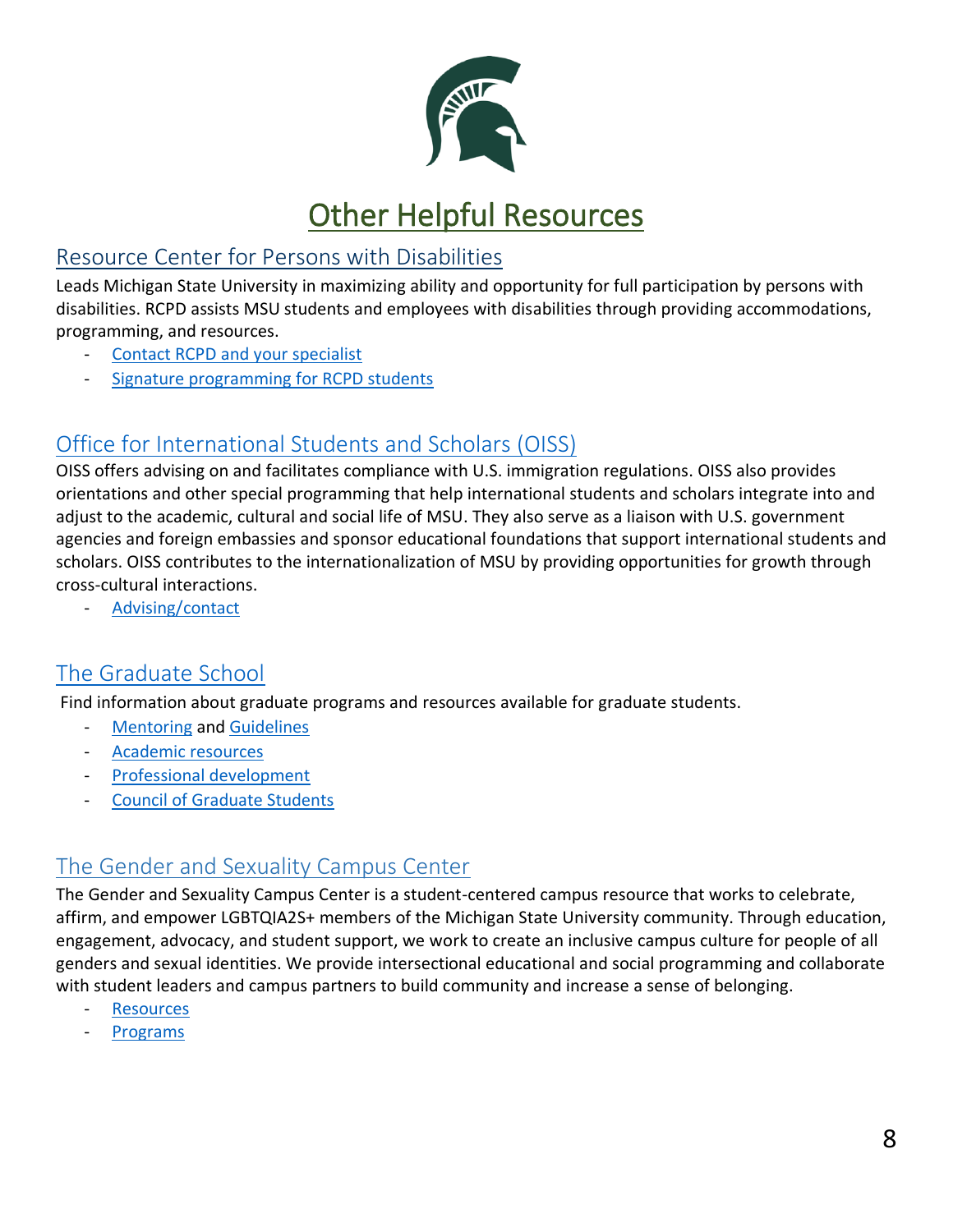# <span id="page-9-0"></span>[MOSAIC: The Multicultural Unity Center](https://mosaic.msu.edu/)

The Mosaic Multicultural Unity Center is dedicated to uniting Spartans across difference. We offer physical space and engaged learning experiences where more purposeful interaction across difference can take place. Mosaic runs the intercultural aid (ICA) program. [Find out more.](https://mosaic.msu.edu/about-mosaic/index.html)

# <span id="page-9-1"></span>[Office of Cultural & Academic Transitions \(OCAT\)](http://ocat.msu.edu/)

OCAT supports individual students in their navigation of cross-cultural encounters, and in their own understanding, exploration and development of cultural identity.

- [Multicultural Student Organizations](http://ocat.msu.edu/multicultural-student-organizations/)

# <span id="page-9-2"></span>[Office for Civil Rights and Title IX Compliance](https://civilrights.msu.edu/)

OCR seeks to recognize and work to redress systemic inequities in policies and programs that serve as barriers to equal opportunity as well as to advance inclusivity, equity, and positive culture changes that are grounded in the values of safety; well-being; mutual respect; dignity; responsibility; and clear and timely communication. This commitment includes engaging the campus community to support anti-racism efforts.

#### <span id="page-9-3"></span>[University Ombudsperson](http://www.msu.edu/unit/ombud/)

University Ombudsperson offers a confidential place to discuss both academic and nonacademic concerns including, administrative issues, workplace issues, or any concern that may relate to Michigan State University students. We also interpret and explain university policies and procedures. Here, you can speak freely because the Office of the University Ombudsperson offers an environment where you can talk with a confidential and impartial resource about a complaint, conflict or problem.

- [Location and contact](https://ombud.msu.edu/schedule-appointment-contact)
- Email: [ombud@msu.edu](mailto:ombud@msu.edu)
- The ombudsperson can listen and provide a neutral response, explain MSU policies, clarify issues and provide options for referrals and resolving complaints

# <span id="page-9-4"></span>[The Office for Institutional Equity \(OIE\)](https://civilrights.msu.edu/response-and-investigations/index.html)

The Anti-Discrimination Response and Investigations team supports, responds to, and investigates reports related to discrimination and harassment based on race, ethnicity, color, national origin, sex, disability, religion, age, gender, gender identity, sexual identity, height, marital status, political persuasion, sexual orientation, veteran status, or weight under the university Anti-Discrimination Policy (ADP) and the Notice of Non-Discrimination, Anti-Harassment and Non-Retaliation.

- Phone: (517) 353-3922
- Location: Olds Hall (408 W. Circle Dr.), Suite 5
- [File a report](https://oie.msu.edu/file-a-report/index.html)
- Email: [oie@msu.edu](mailto:oie@msu.edu)

#### <span id="page-9-5"></span>[MSU Center for Community Engaged Learning](http://www.servicelearning.msu.edu/)

- What you can find: volunteer opportunities, service learning opportunities (need it for class credit?), student organizations, Alternative Spring Break opportunities, and more!
- [Location:](https://communityengagedlearning.msu.edu/about/contact) Student Services Building, 556 E. Circle Dr, Suite 113